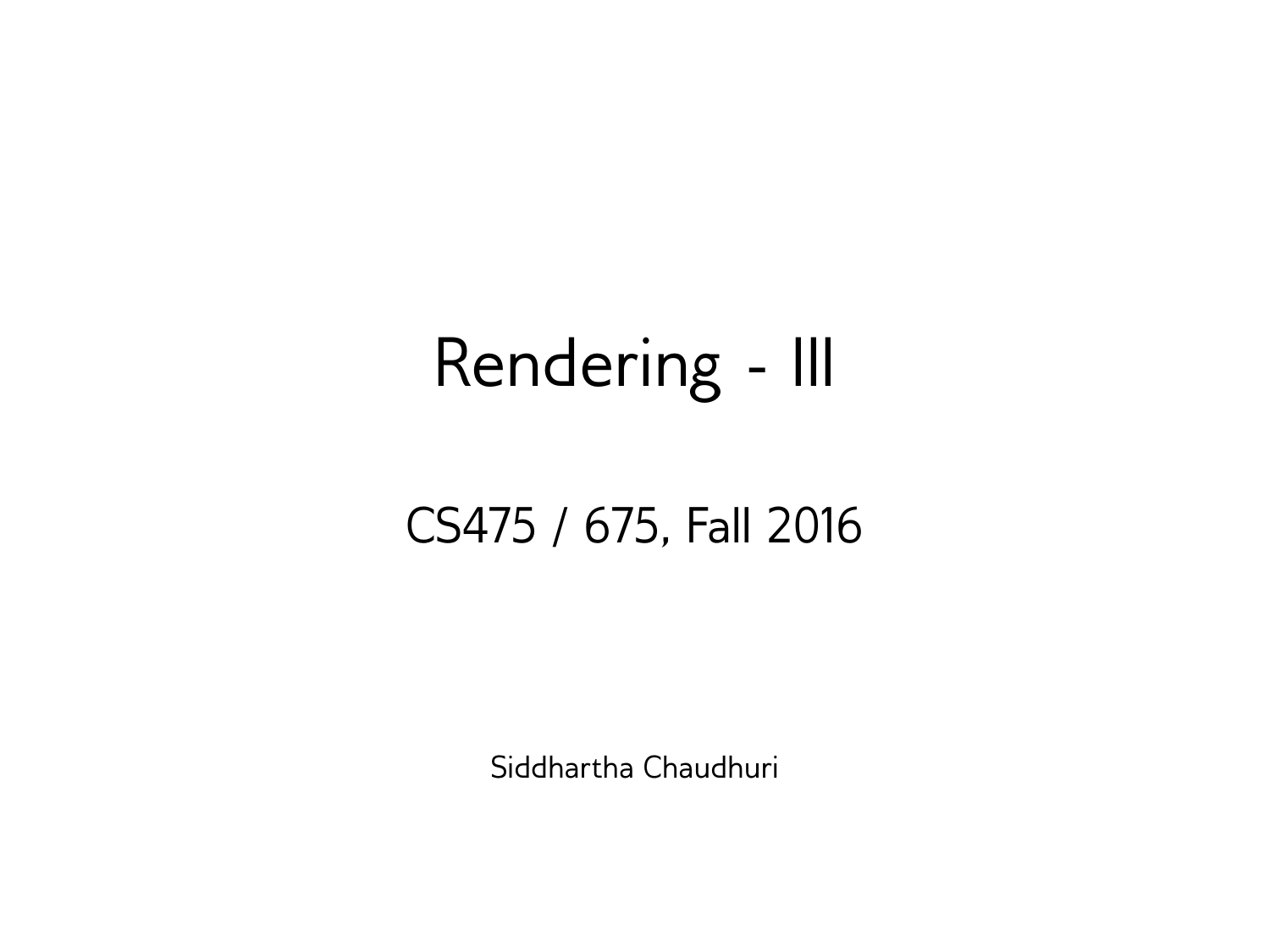

#### Graphics Pipeline and Programmable Shaders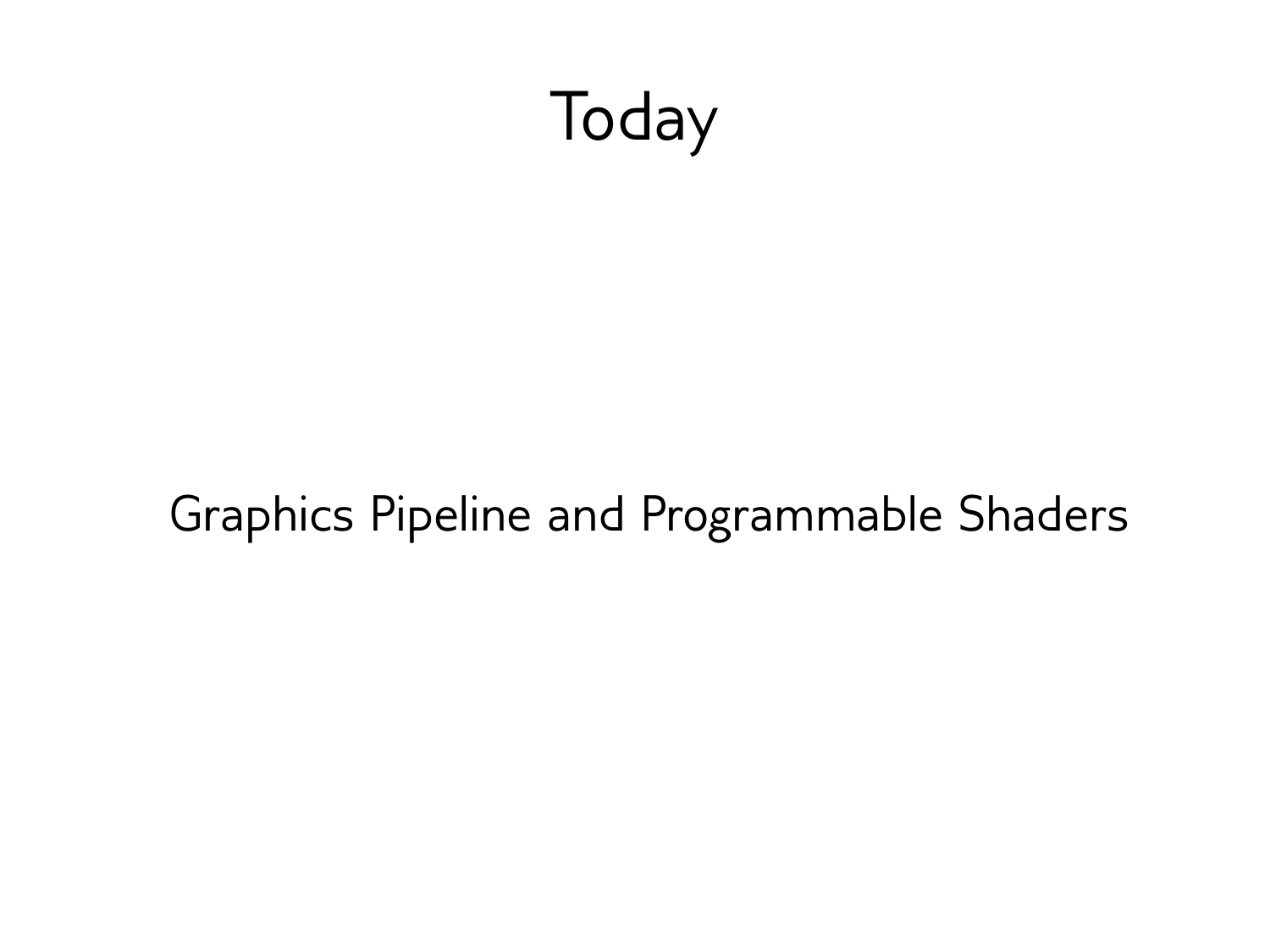## Outline

- Intro to textures
- The graphics pipeline
- Programmable stages
	- Vertex shaders
	- Fragment shaders
- OpenGL shading language (GLSL)

(Adapted from Pat Hanrahan's slides)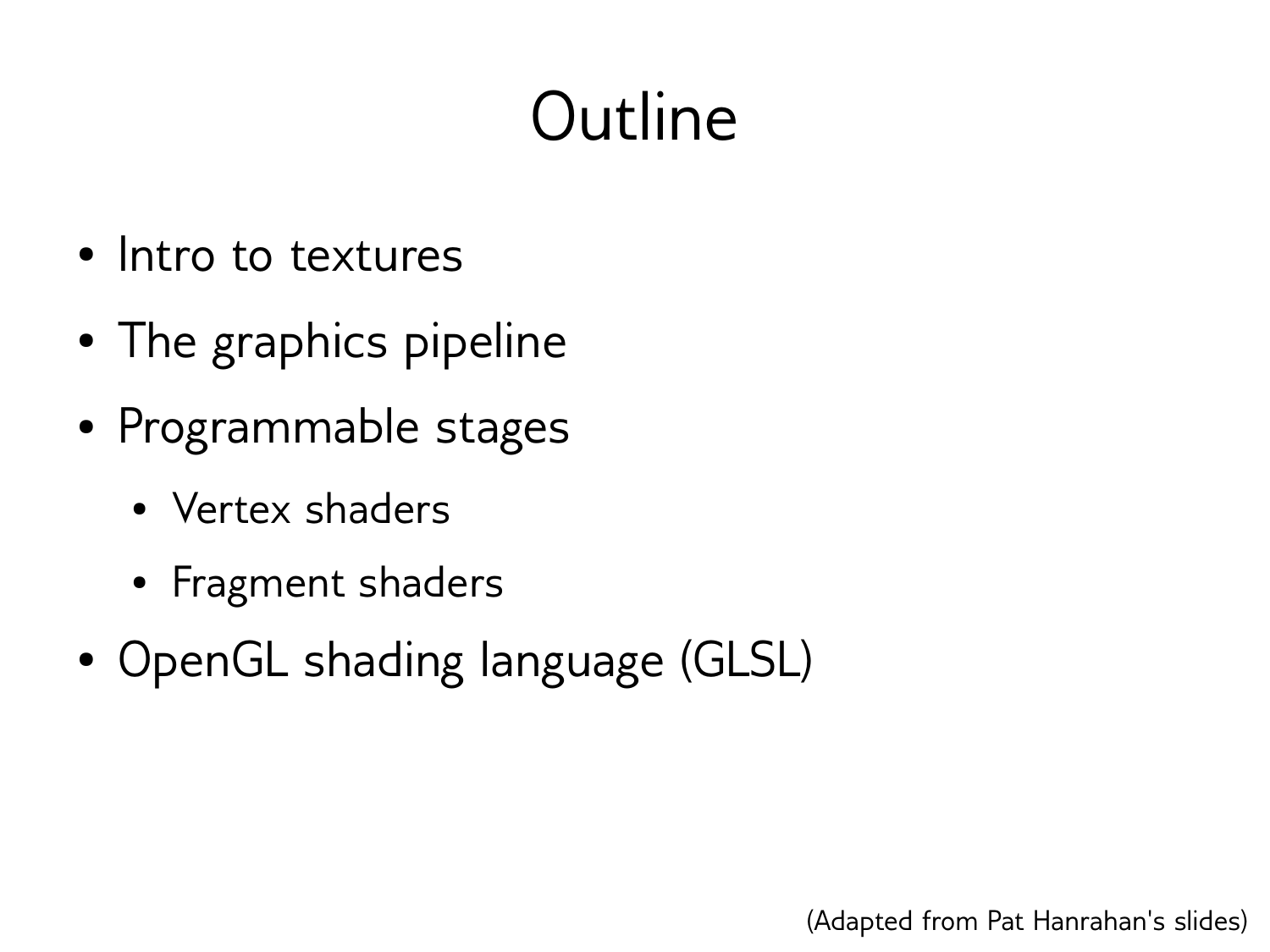#### Texturing: The 10,000m View





=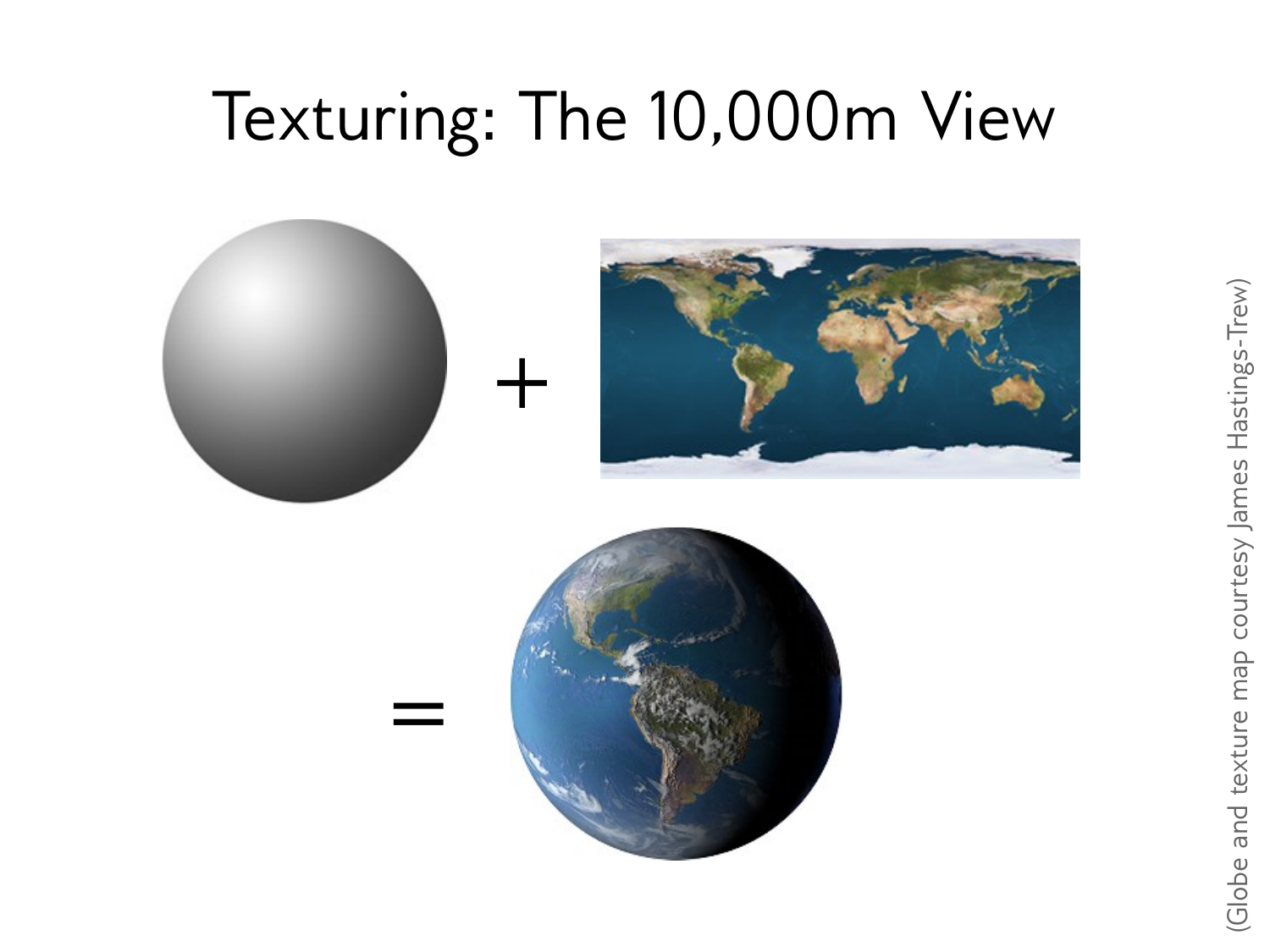#### Texture Coordinates

- *Texture coordinates* on surface map surface points to image pixels
- Specify at vertices, interpolated within primitives

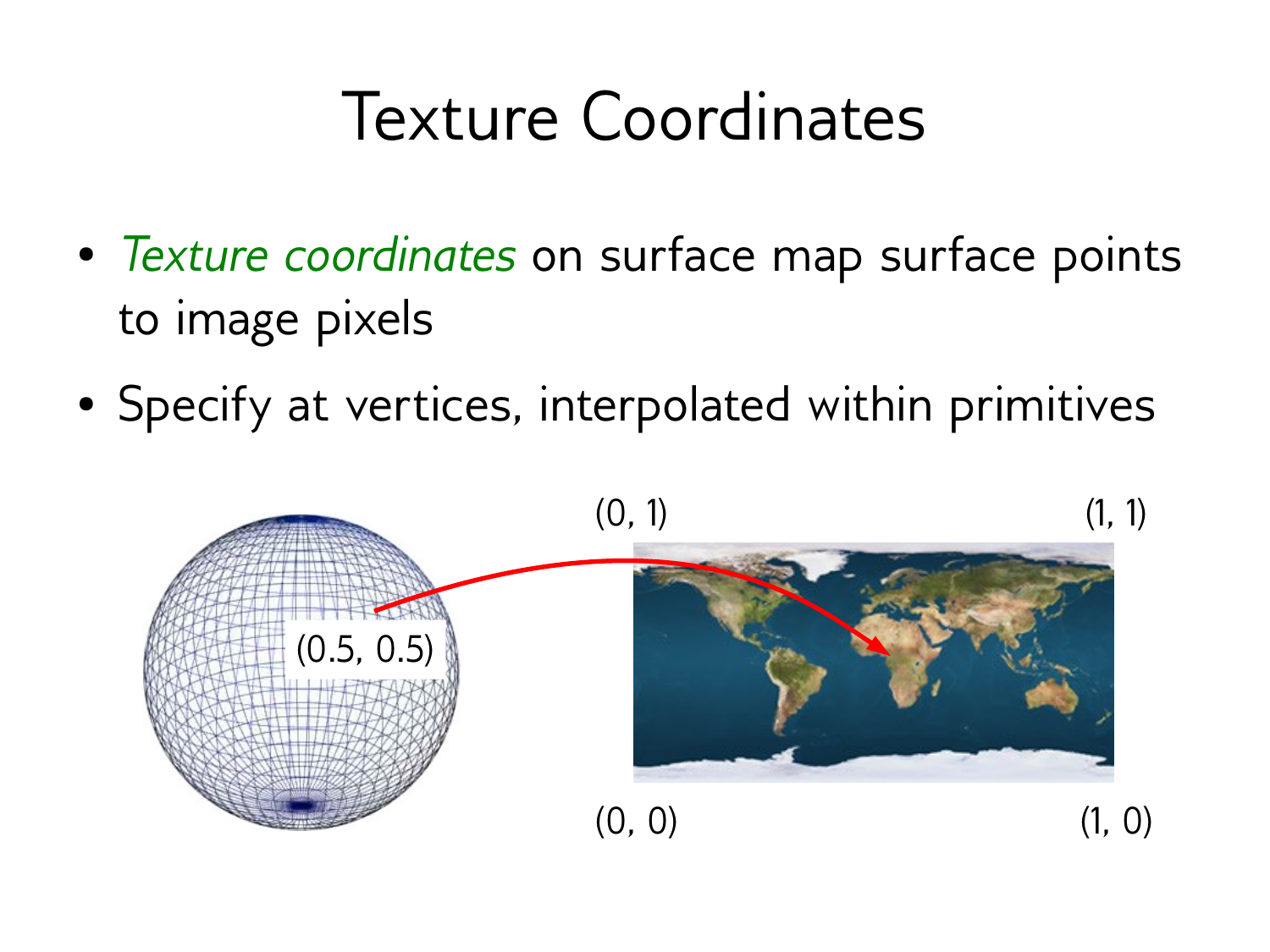## Specifying Texture Coordinates in GL

• Most common version:

glTexCoord2f(float u, float v);

- Used just like glColor, glNormal etc., before a glVertex call
- Maps vertex to point  $(u, v) \in [0, 1]^2$  on texture image
	- This texture image is loaded with the functions glGenTextures, glTexImage2D and glBindTexture, look up SDK docs for syntax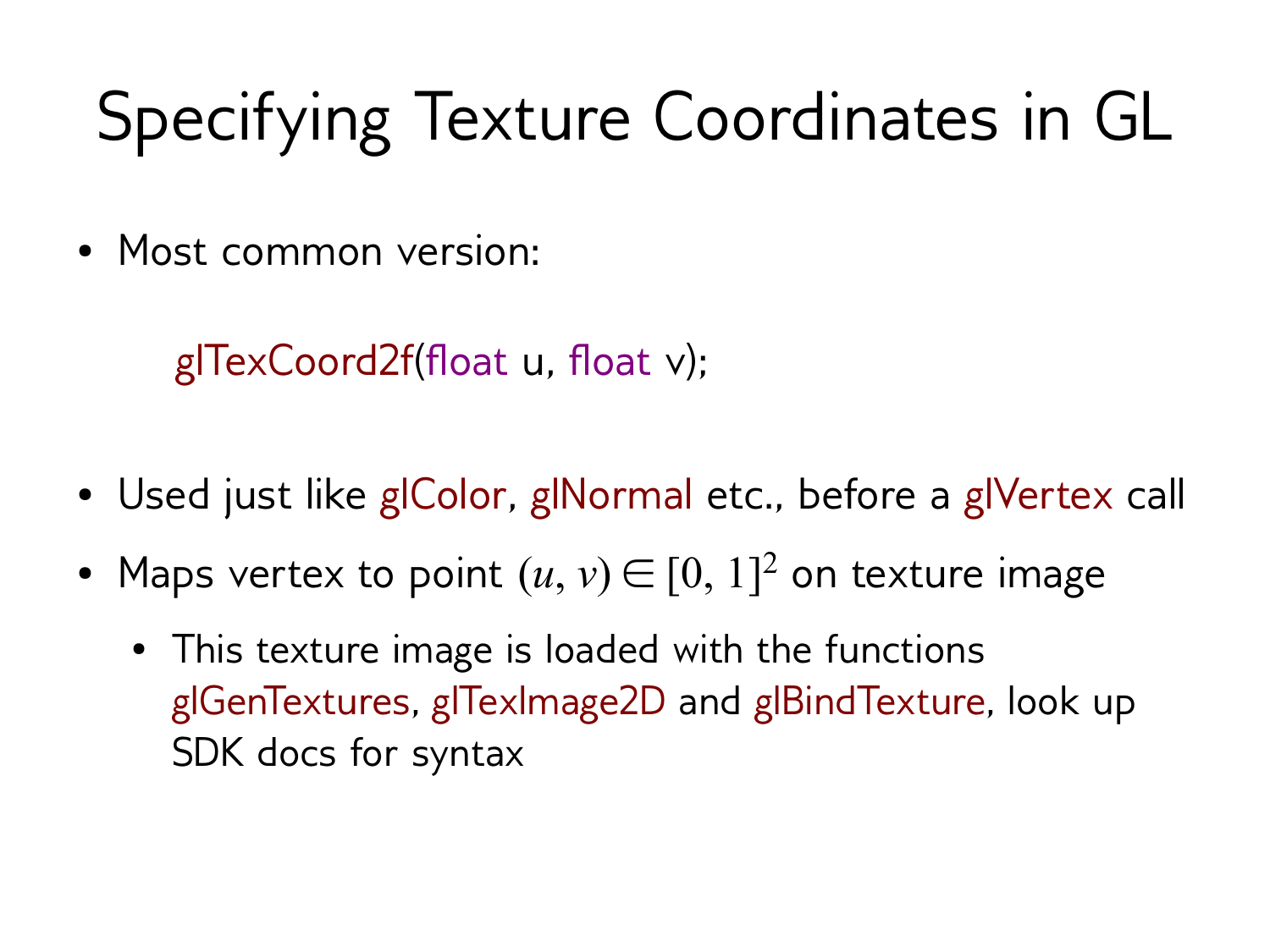#### Basic Graphics Pipeline

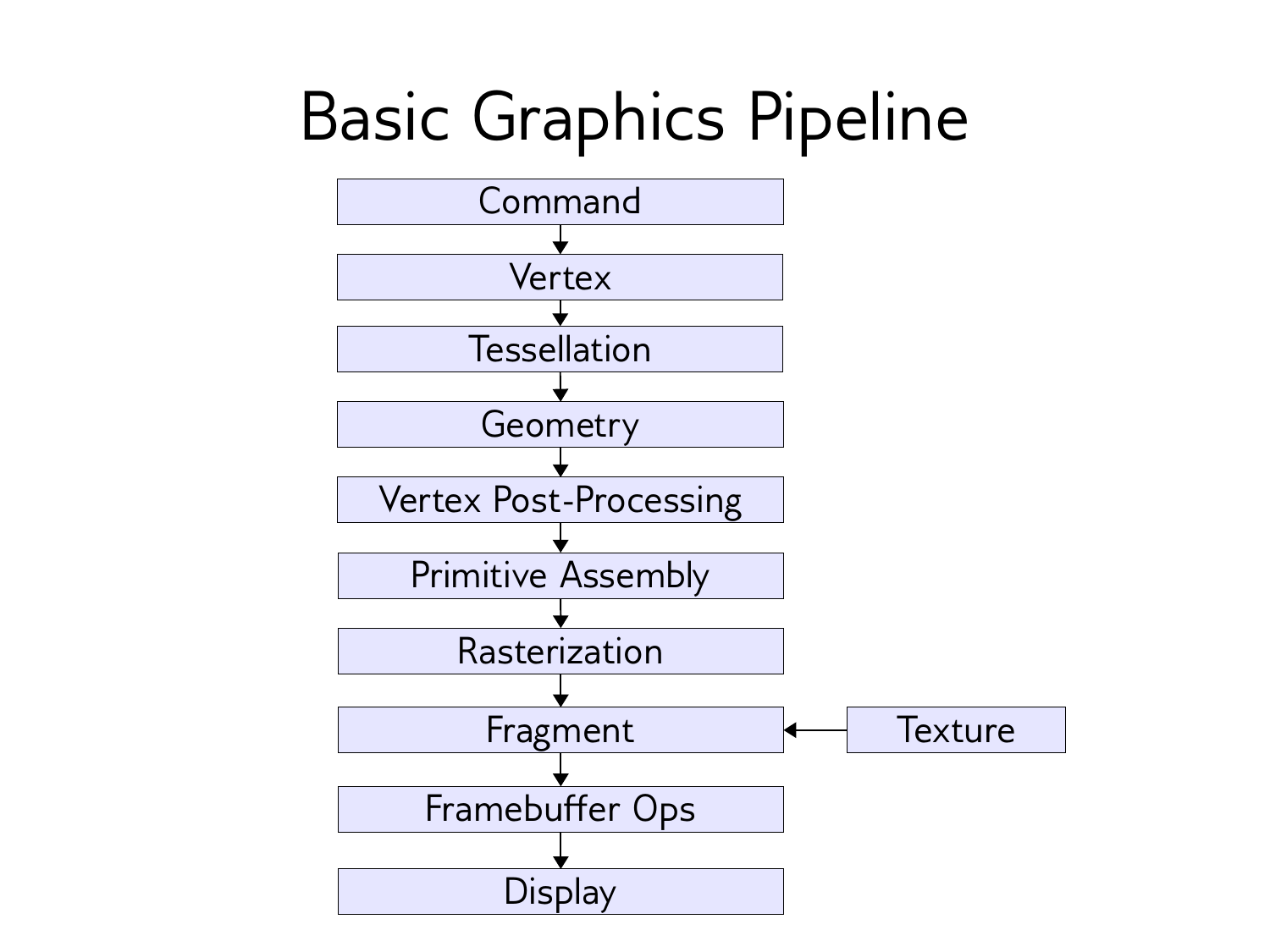#### Command

- Command queue
- Command interpretation
- Unpacking and format conversion
- Maintain graphics state

```
glLoadIdentity( );
glMultMatrix(T);
glBegin(GL_TRIANGLE_STRIP);
    glColor3f(0.0, 0.5, 0.0);
    glVertex3f(0.0, 0.0, 0.0);
    glColor3f(0.5, 0.0, 0.0);
    glVertex3f(1.0, 0.0, 0.0);
    glColor3f(0.0, 0.5, 0.0);
    glVertex3f(0.0, 1.0, 0.0);
    glColor3f(0.5, 0.0, 0.0);
    glVertex3f(1.0, 1.0, 0.0);
glEnd( );
```


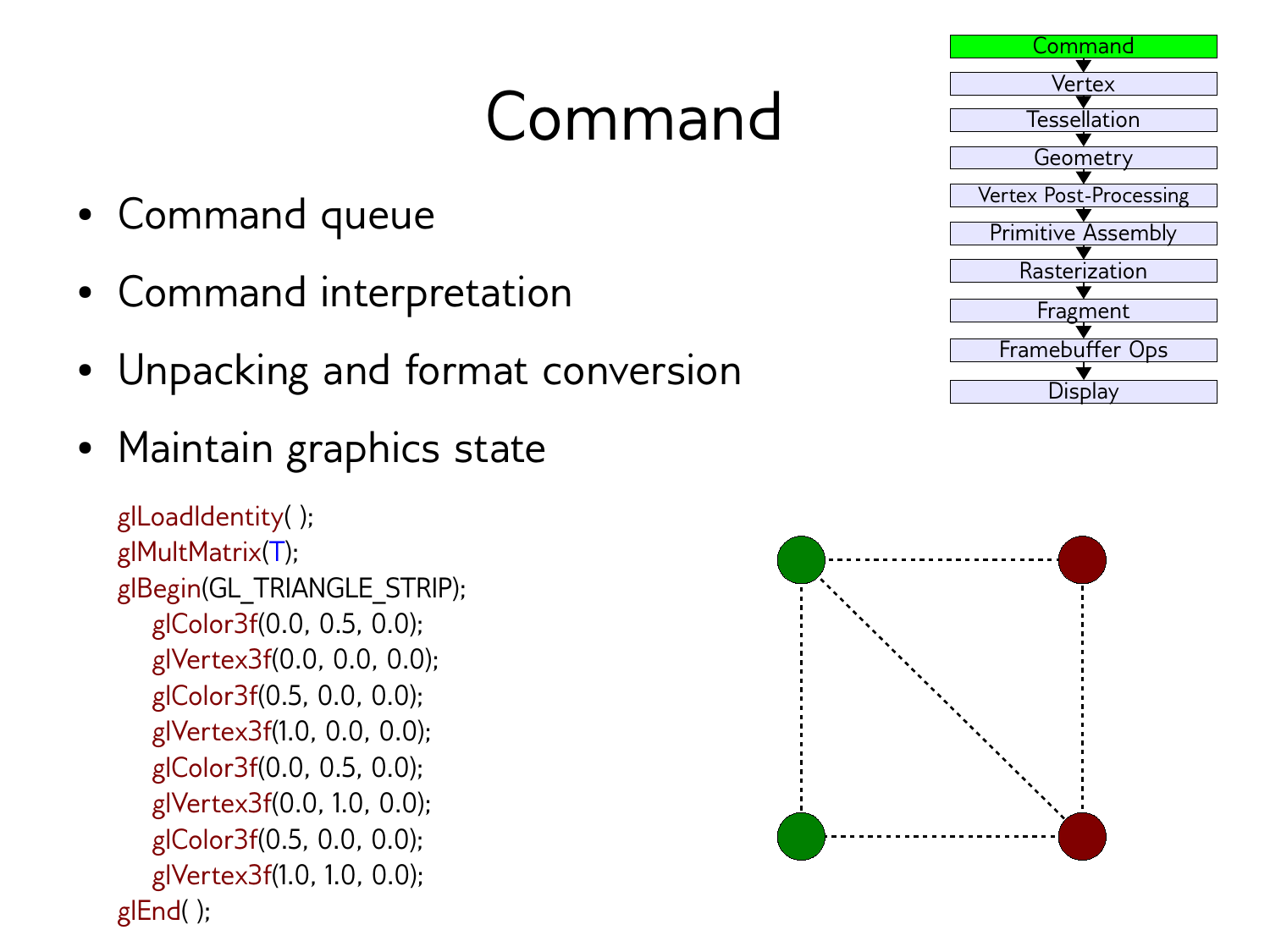## Vertex

- Vertex transformation
- Normal transformation
- Texture coordinate generation
- Texture coordinate transformation
- Per-vertex lighting









Object space vertices Screen space lit vertices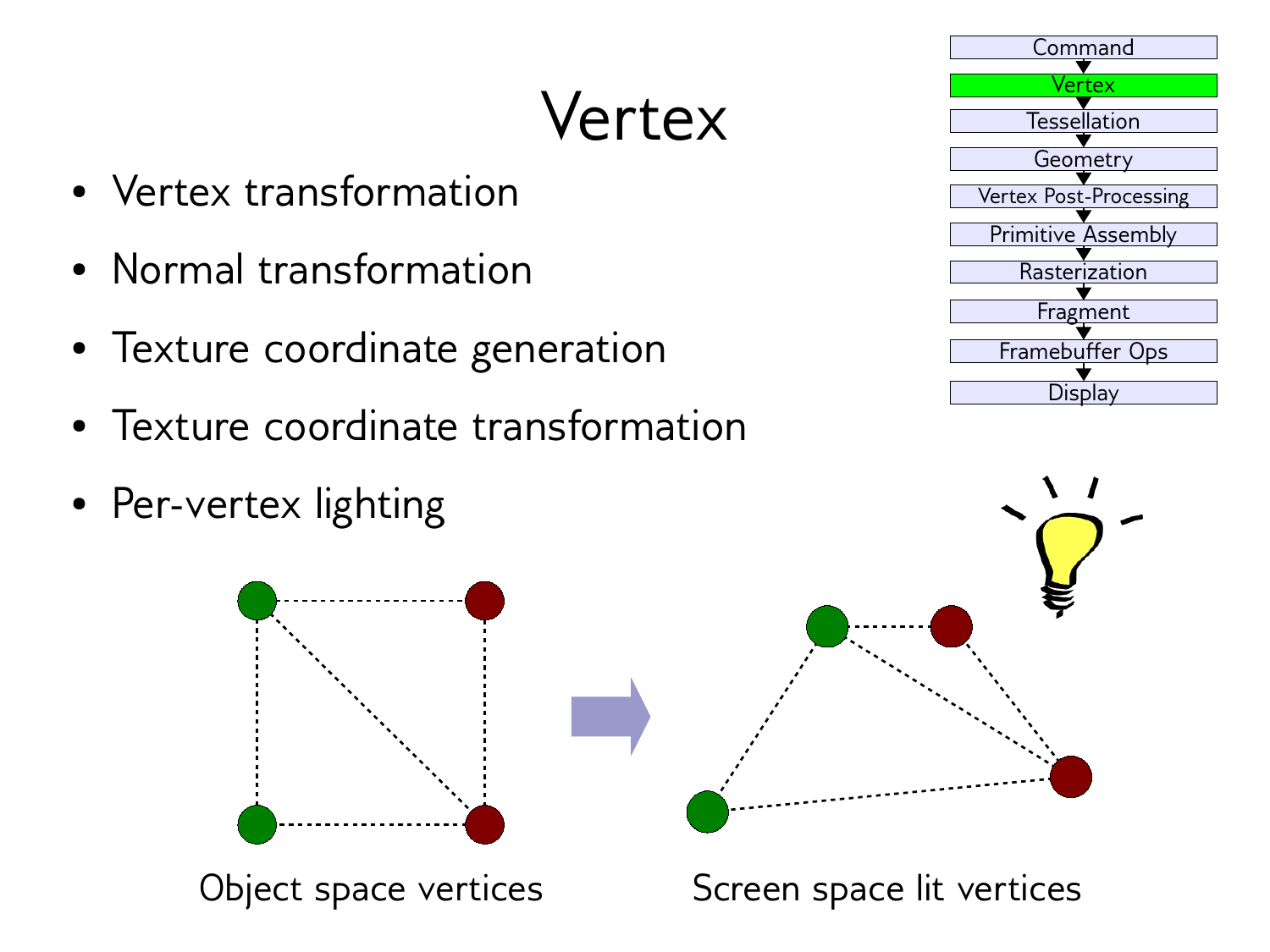#### Tessellation, Geometry, Vertex PP, Primitive Assembly

- Combine transformed/lit vertices into primitives
	- 1 vertex  $\rightarrow$  point
	- 2 vertices  $\rightarrow$  line
	- 3 vertices  $\rightarrow$  triangle
- Clipping to view volume
- Convert from homogenous coordinates
- Transform to window (viewport) coordinates
- Determine orientation (CW/CCW)
- Back-face culling

| Command                       |
|-------------------------------|
| Vertex                        |
| Tessellation                  |
| Geometry                      |
| <b>Vertex Post-Processing</b> |
| <b>Primitive Assembly</b>     |
| Rasterization                 |
| Fragment                      |
|                               |
| Framebuffer Ops               |
| Display                       |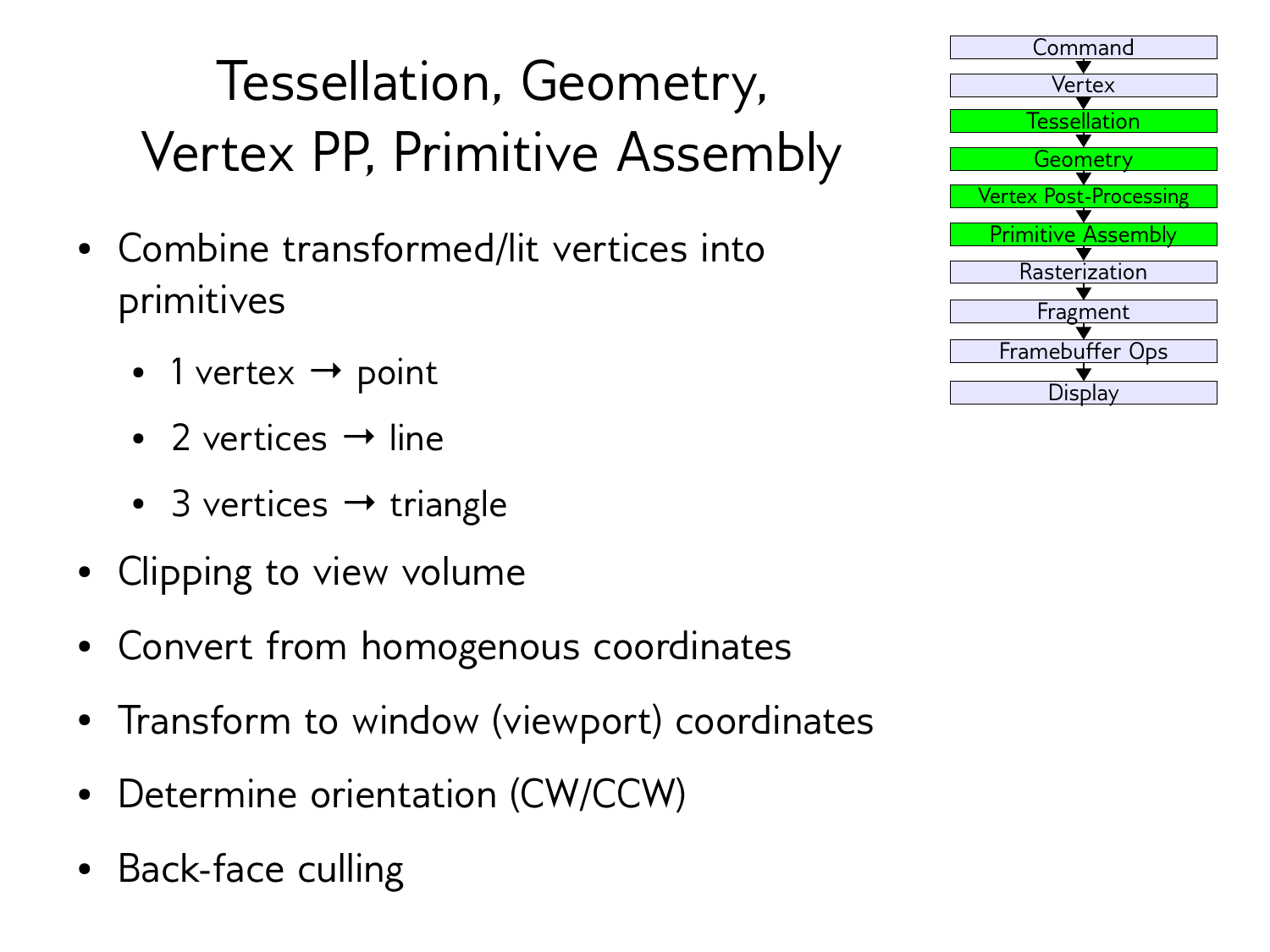#### Rasterization

- Setup (per-triangle)
- Sampling (triangle → fragments)
- Interpolation (coordinates, colors, normals, …)







Screen space triangles Fragments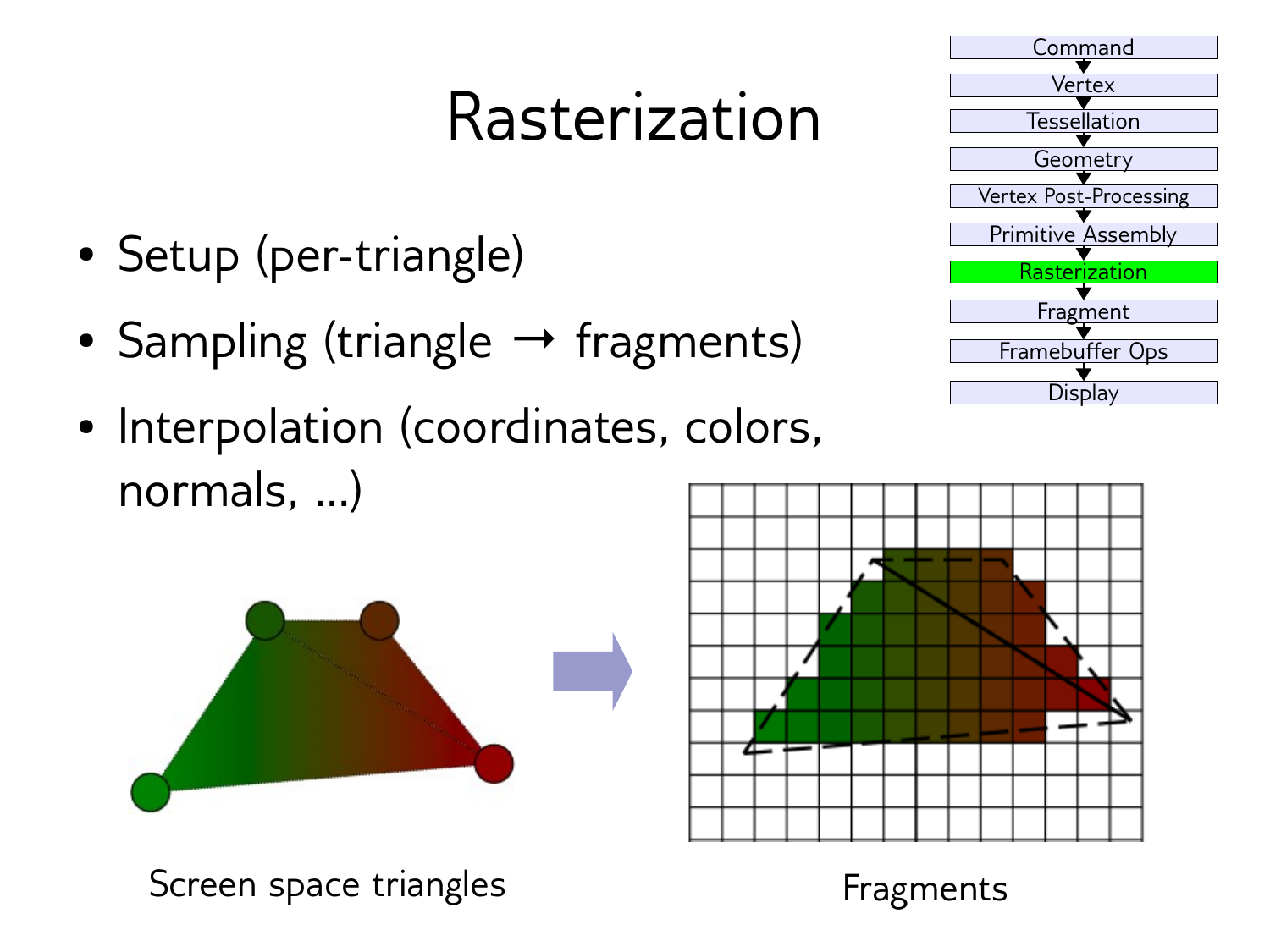#### Texture

- Textures are arrays indexed by floats
	- "Sampler" interface for reading values
- Texture address calculation
- Texture interpolation and filtering





**Display** 

Fragments Texture fragments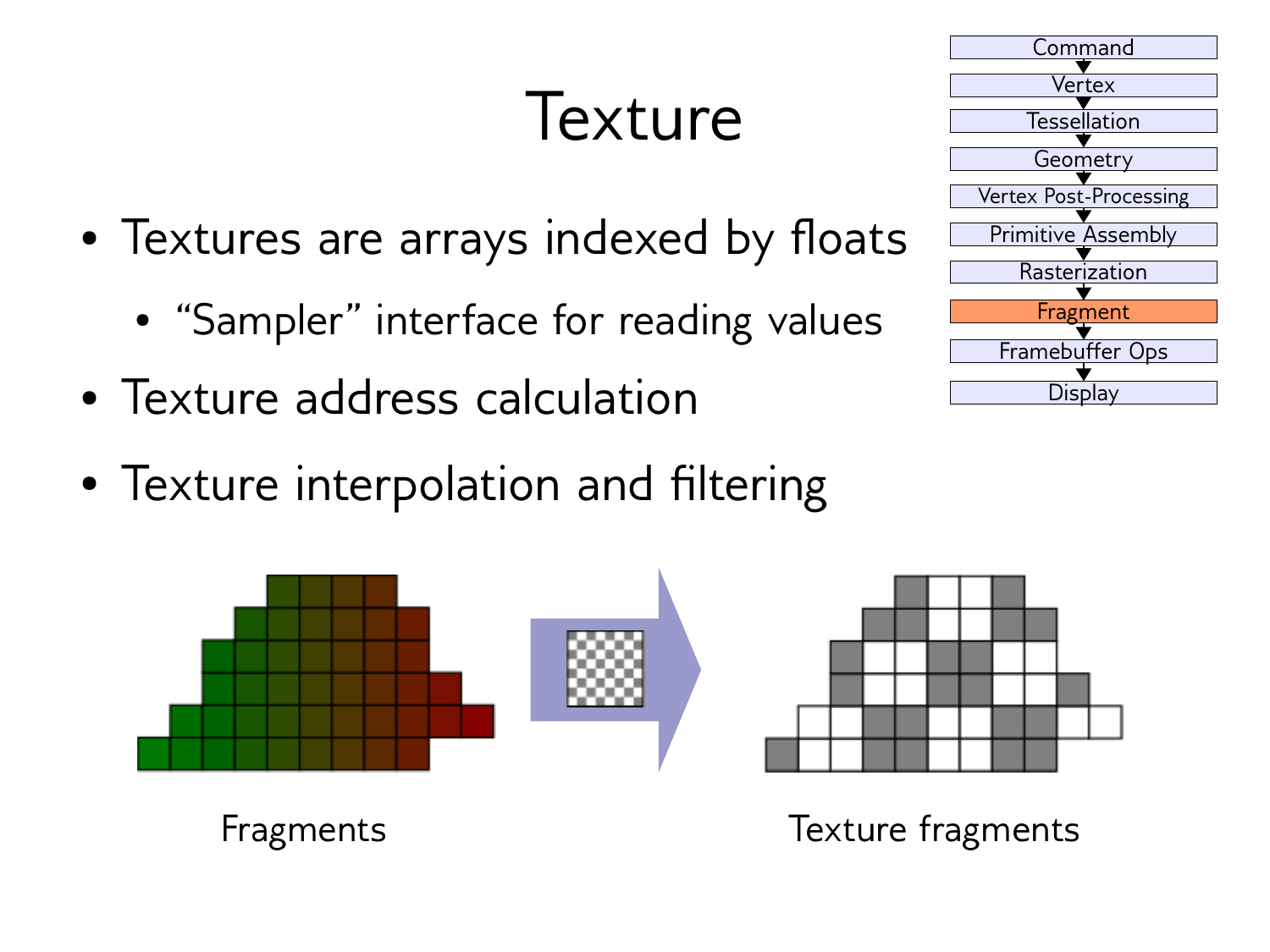## Fragment

- Combine texture sampler outputs
- Per-fragment lighting
- Special effects





#### Fragments Textured fragments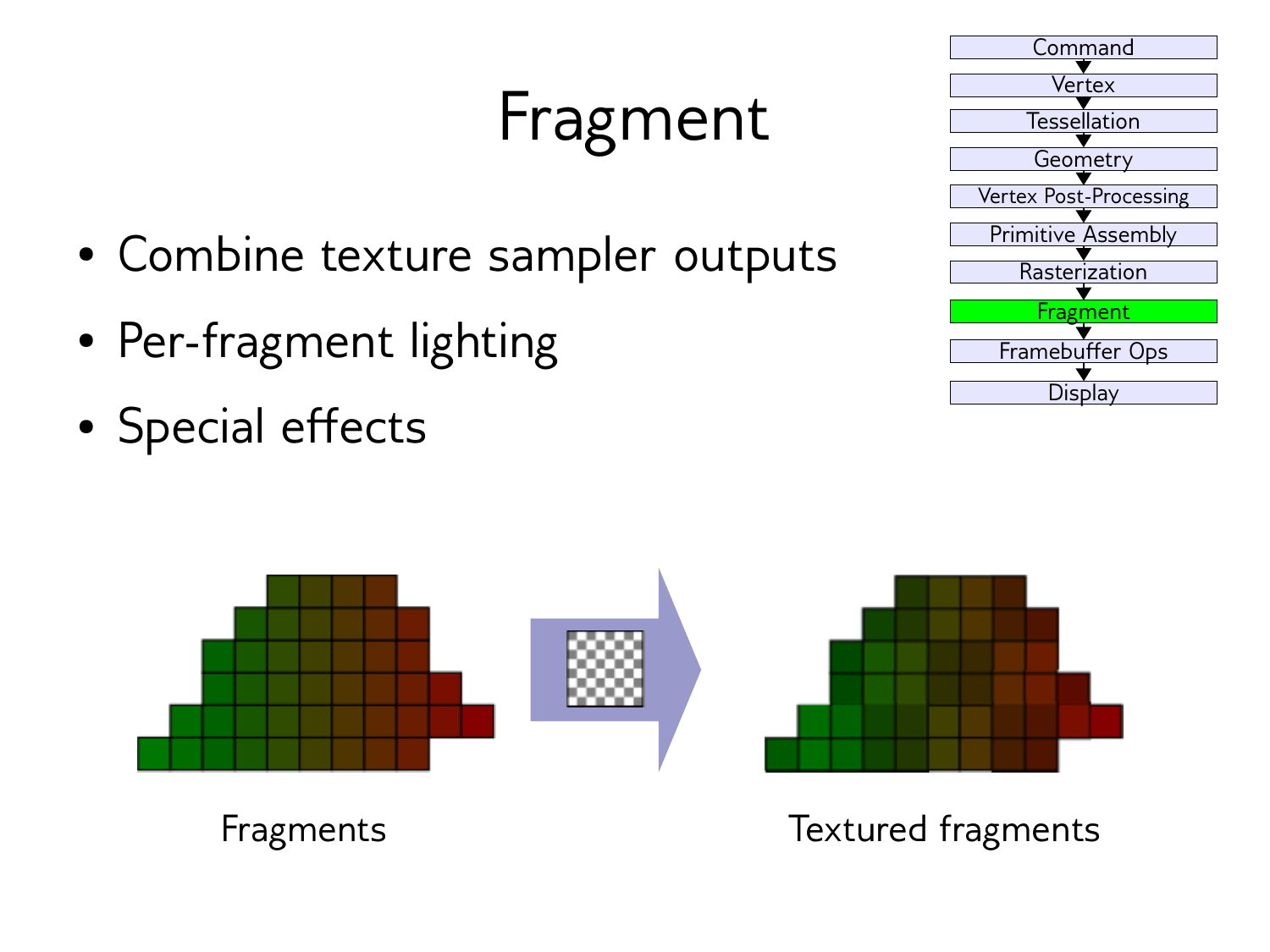## Framebuffer Ops

- Fragment tests:
	- **Ownership:** screen pixel owned by current window?
	- **Scissor:** pixel inside clipping rectangle?
	- **Alpha:** fragment α satisfies some condition?
	- **Stencil:** fragment within masked area?
	- **Depth:** new depth < old depth?
- Blending/compositing
- Dithering and logical ops



Textured fragments Textured framebuffer pixels



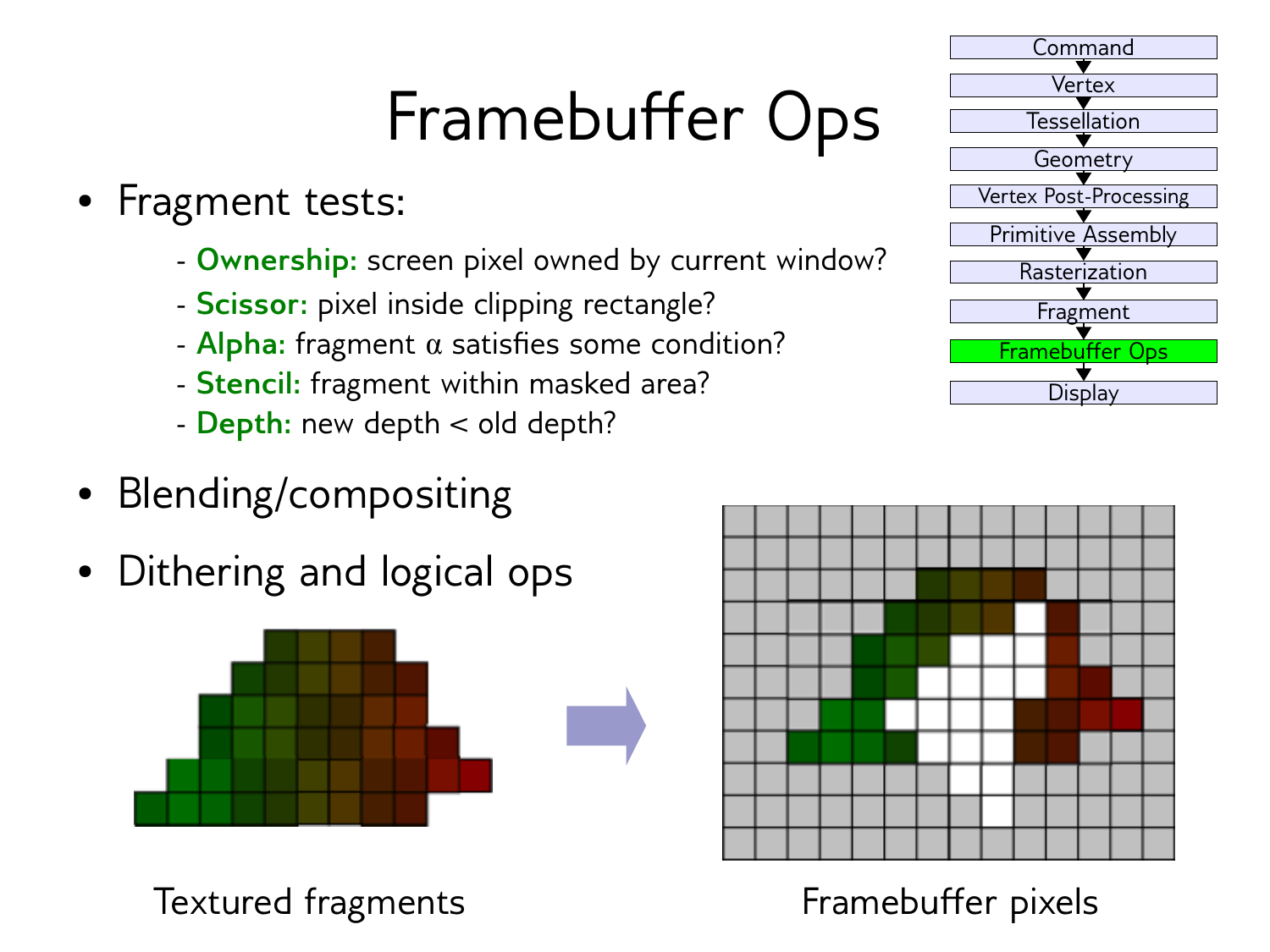# **Display**

- Gamma correction
- Digital to analog conversion





Framebuffer pixels **Light** 

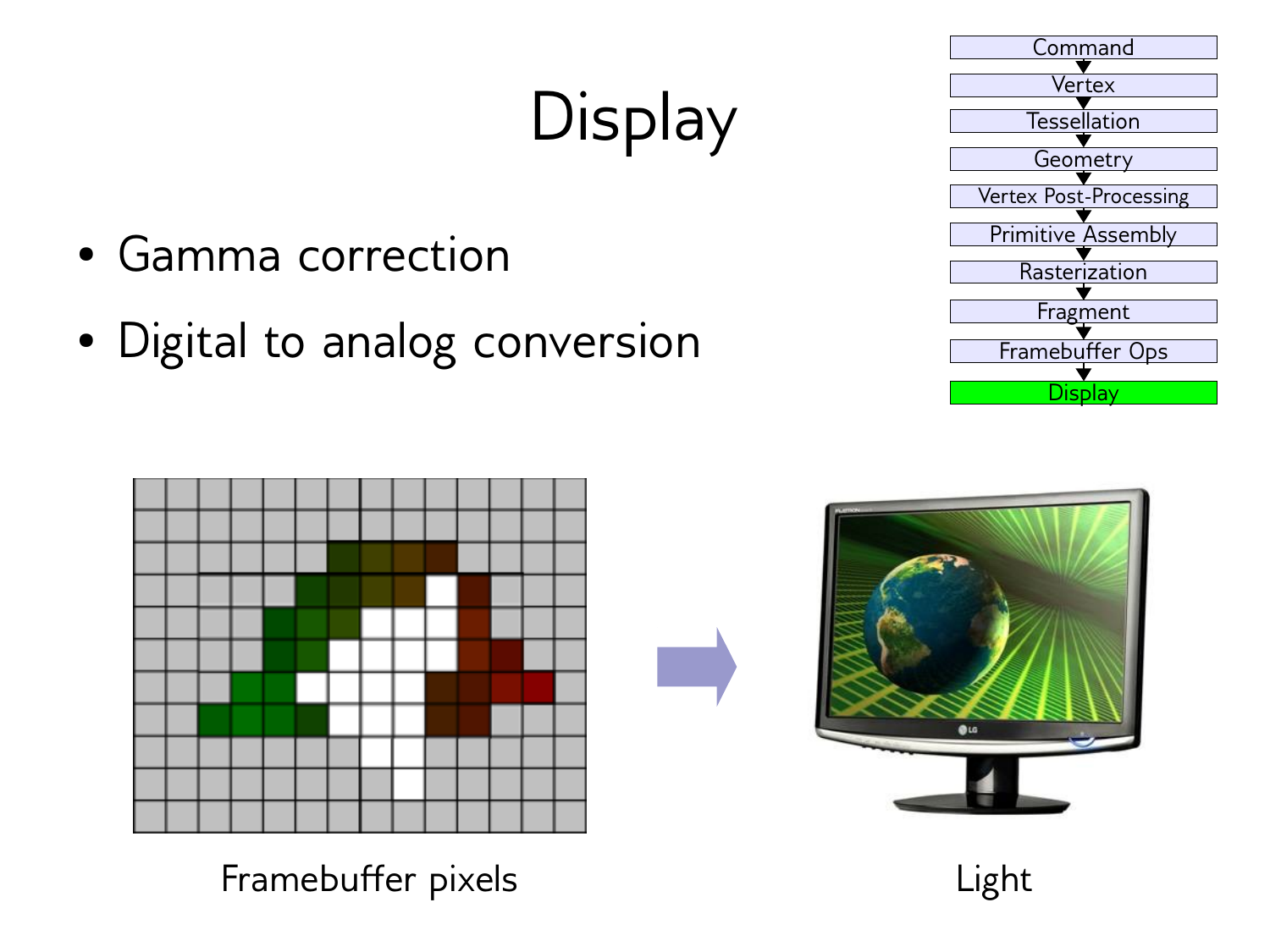#### Programmable Stages

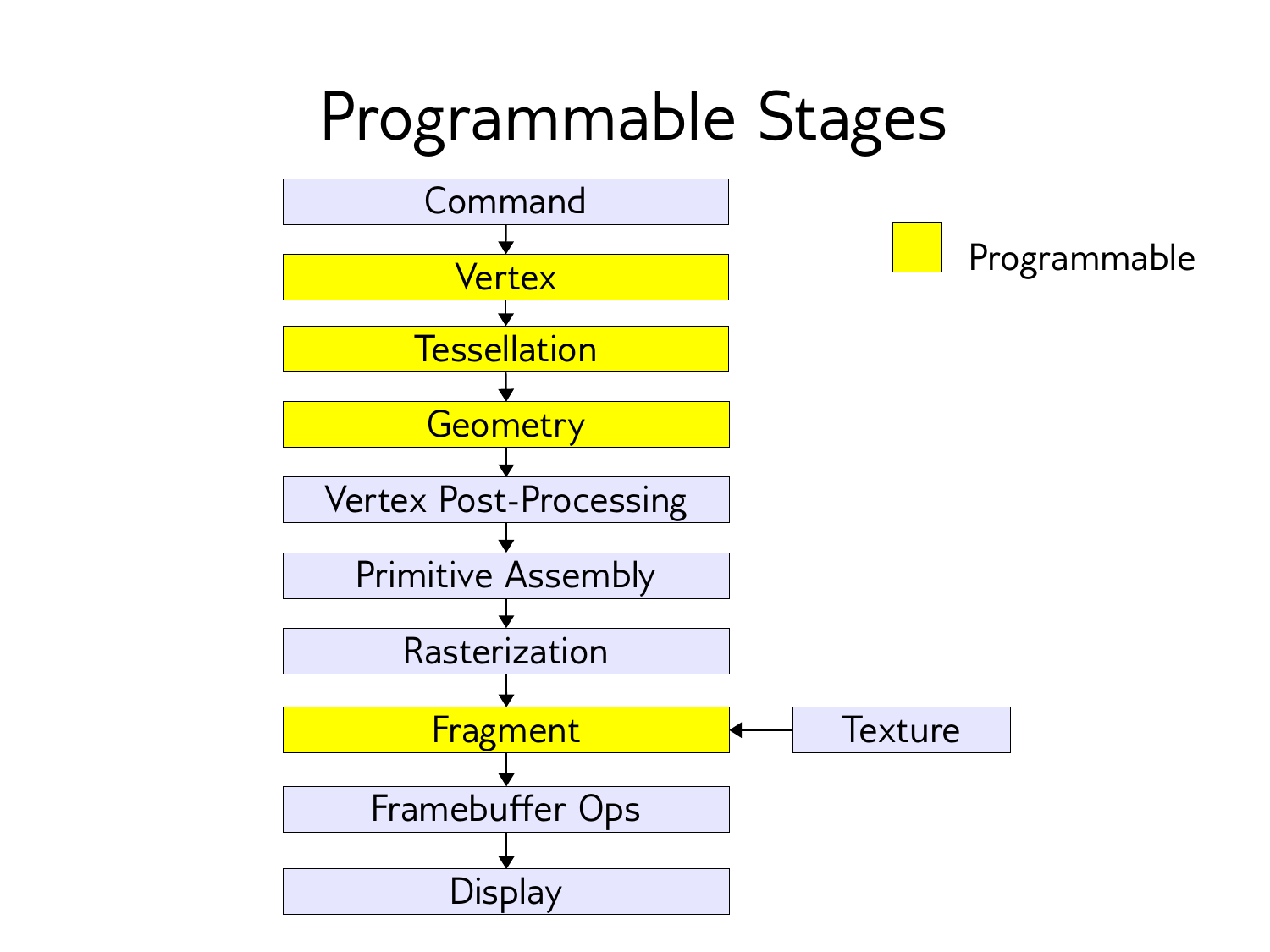## Programmable Shaders

- The code that processes a vertex is called a *vertex shader*
- The code that processes a fragment is called a *fragment shader*
- Shaders replace fixed-function stages
- Can be written in
	- Assembly
	- High-level languages (typically C-like)
		- GLSL (OpenGL)
		- Cg (OpenGL/Direct3D)
		- HLSL (Direct3D)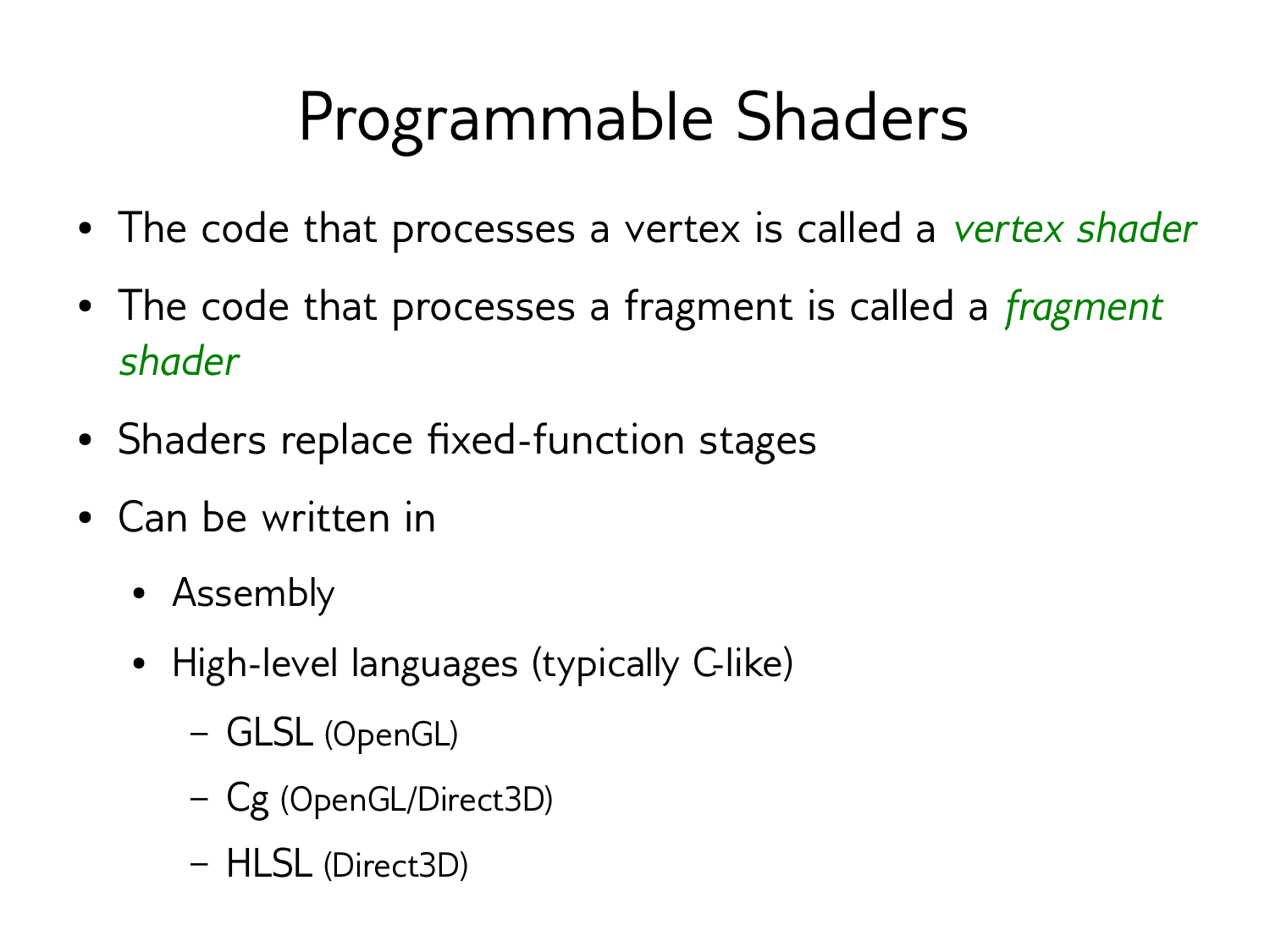#### Simple GLSL Vertex Shader

```
void main()
\{ gl_Position = gl_ProjectionMatrix
                * gl_ModelViewMatrix
                * gl_Vertex;
```

```
 gl_FrontColor = gl_Color;
   gl BackColor = gl Color;
}
```
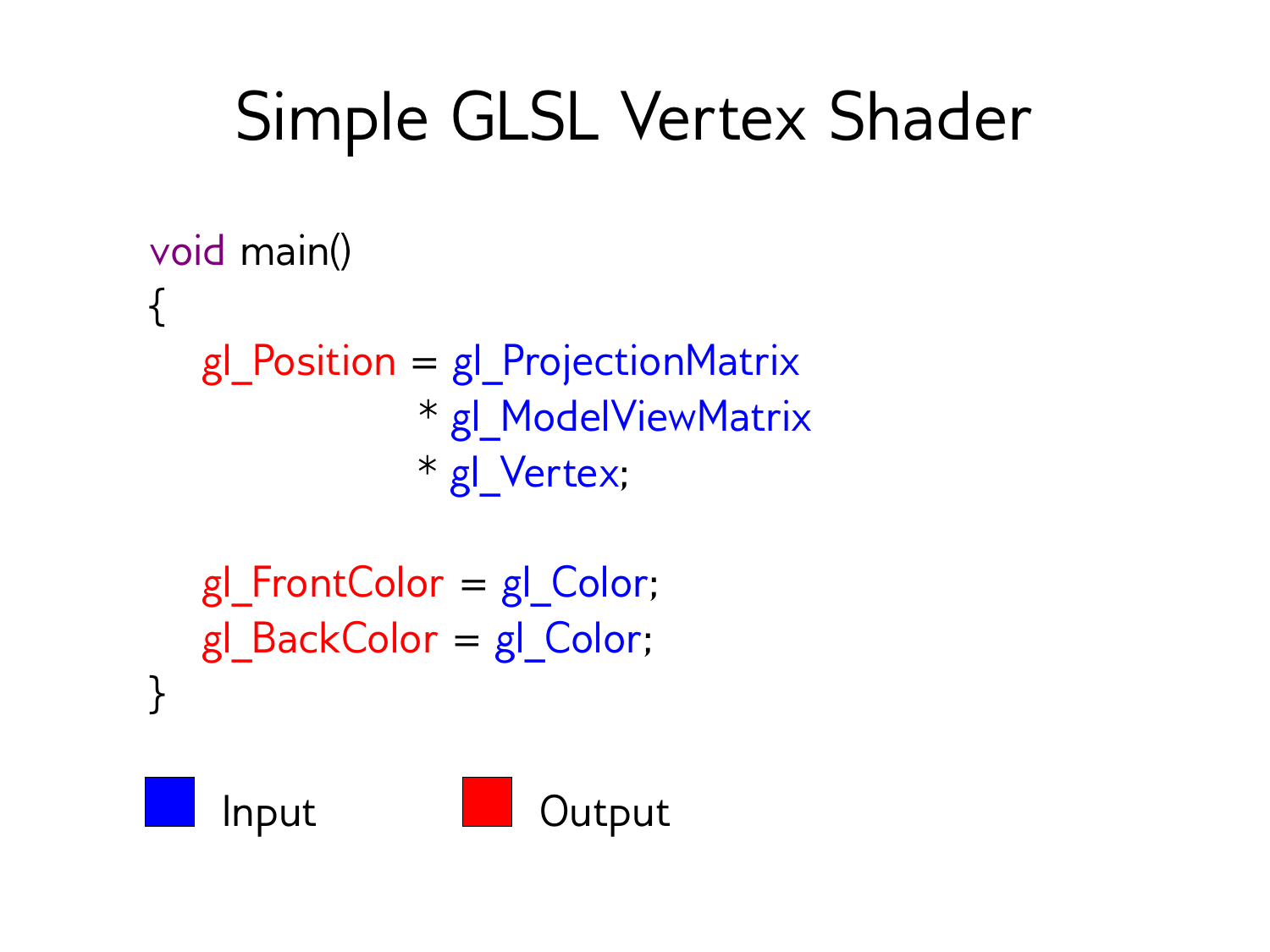## Simple GLSL Fragment Shader

```
void main()
{
   gl_FragColor = gl_Color;
}
```
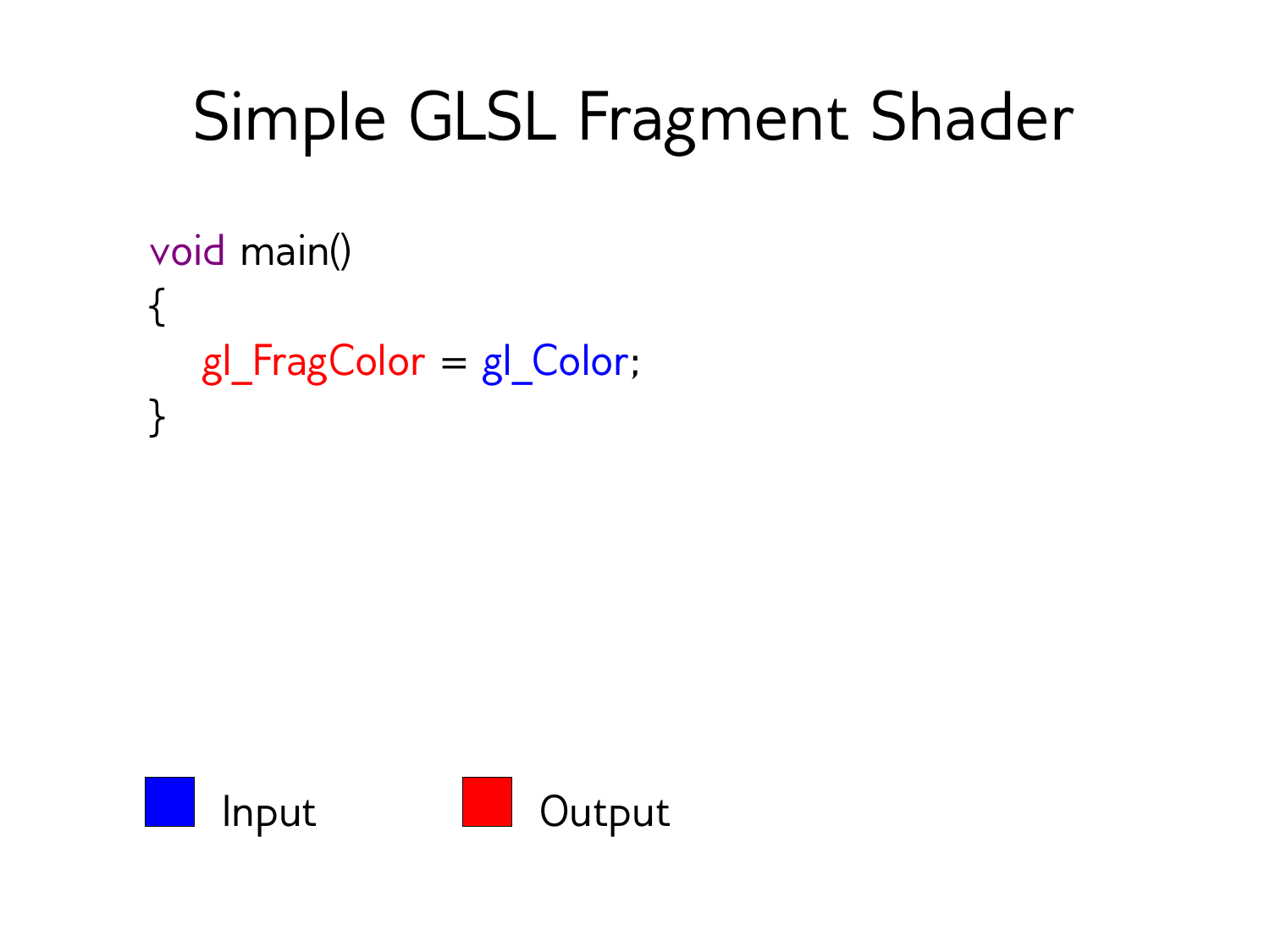#### Per-Vertex Lighting

```
void main()
{
 …
   vec4 color = complicatedLightingFunction(…);
  gl FrontColor = color;
  gl BackColor = color;
 …
}
```
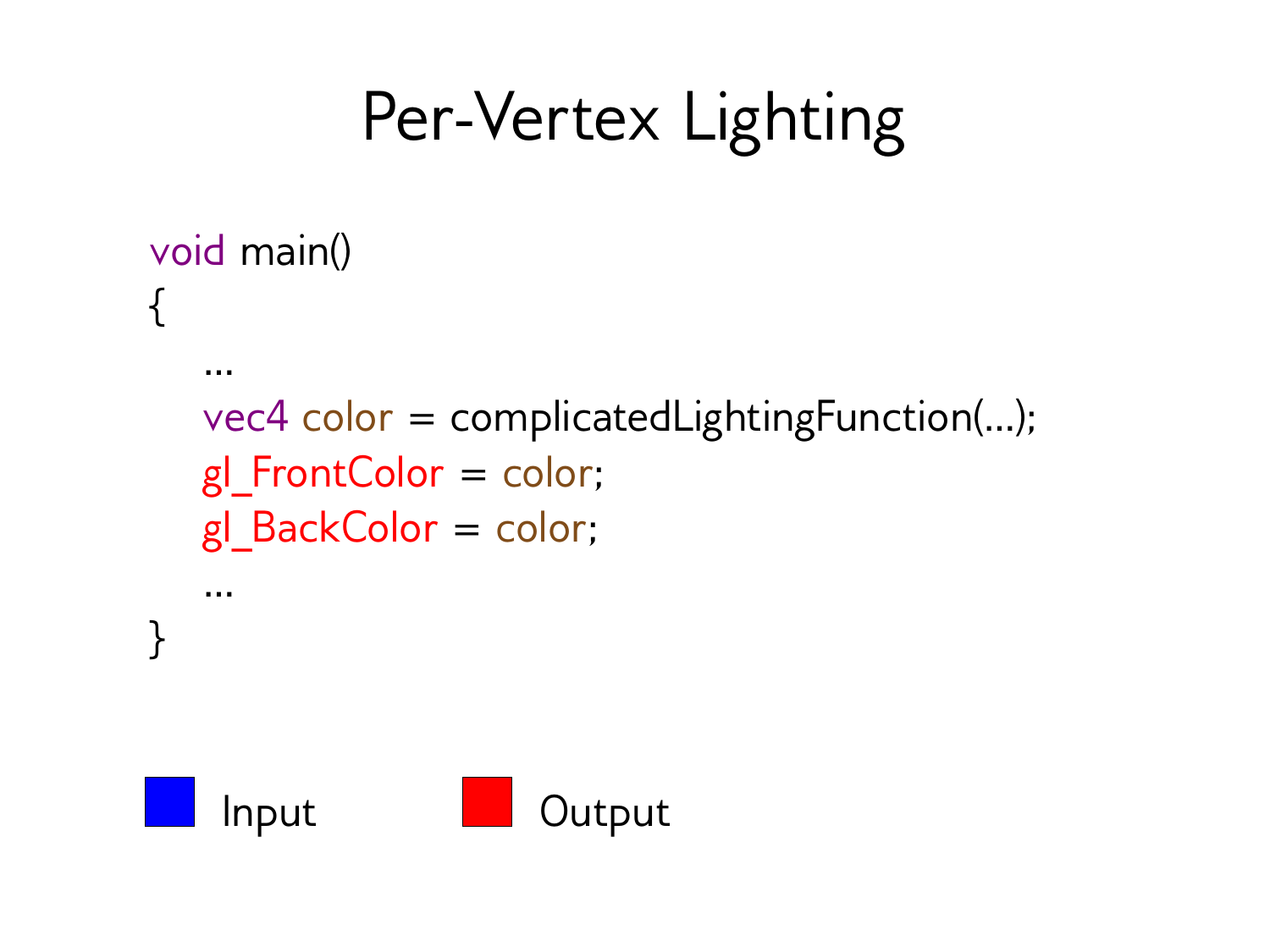# Per-Fragment ("Per-Pixel") Lighting Input **I** Output void main() { … gl  $FragColor = complicatedLightingFunction(...);$  … }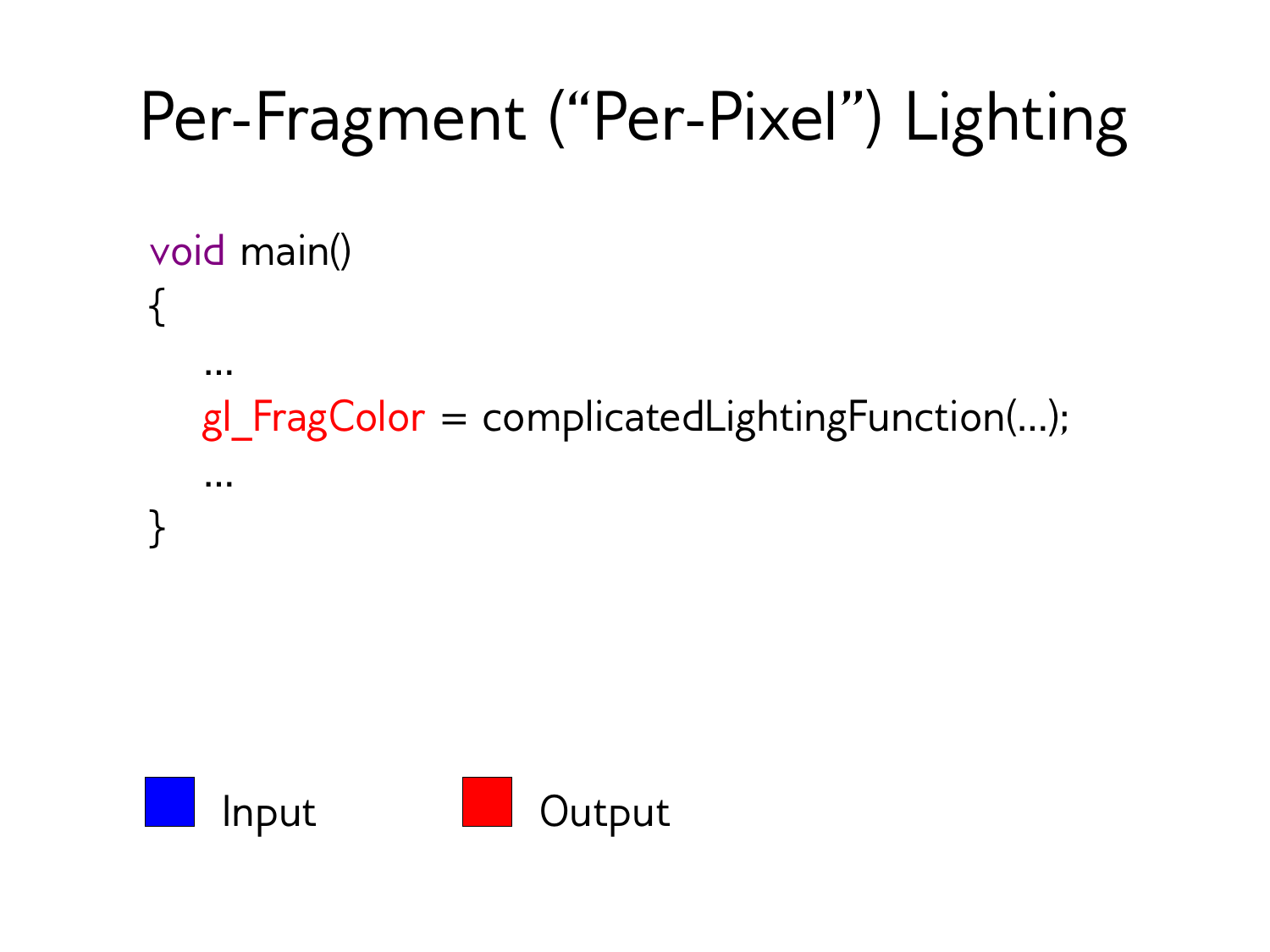## Vertex Shader for Texturing

```
void main()
{
  gl Position = ftransform();
  gl TextCoord[0] = gl MultiTexCoord0;
}
```
- gl MultiTexCoord0 holds vertex's (first set of) texture coordinates
- ftransform() is optimized shorthand for multiplying gl Vertex by gl ModelViewMatrix & gl ProjectionMatrix

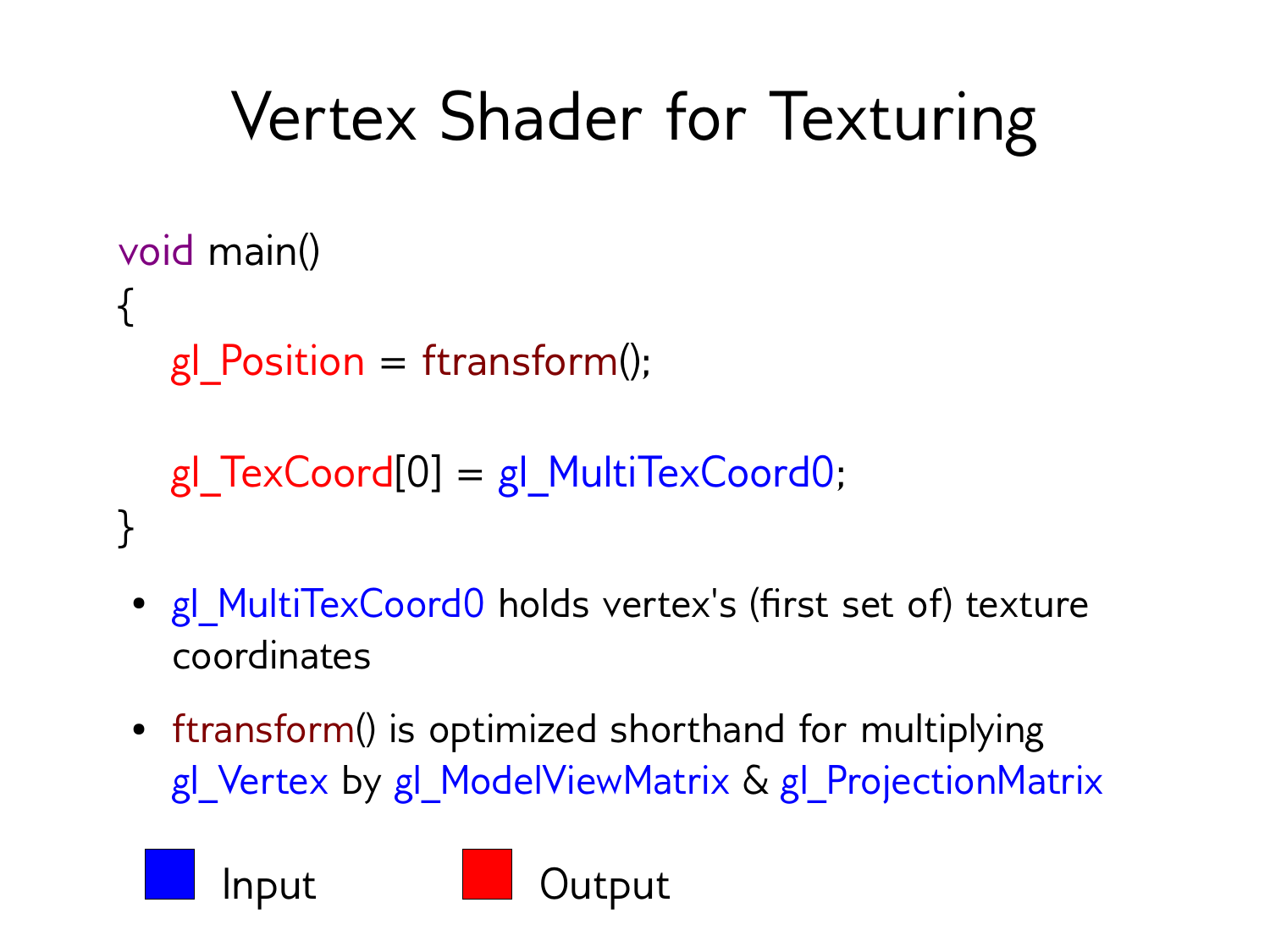## Fragment Shader for Texturing

// Handle to an attached texture **uniform** sampler2D myTexture;

```
void main()
\{gl FragColor = texture2D(myTexture, gl_TexCoord[0].xy);
```


}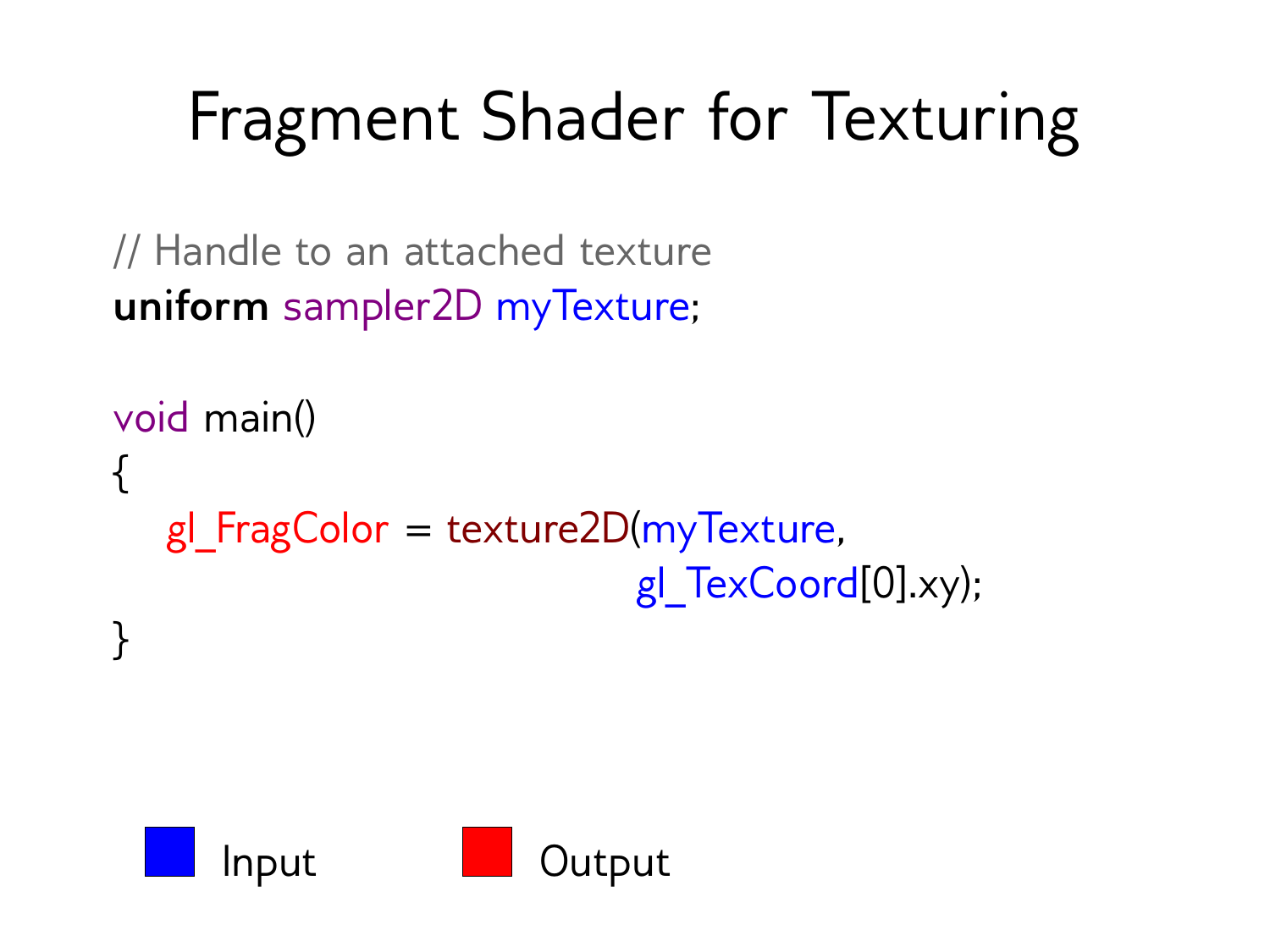#### Passing Data to Shaders

● Program to shaders, per-primitive: *Uniform* variables

● Program to vertex shader, per-vertex: *Attribute* variables

• Vertex shader to fragment shader, per-fragment: *Varying* variables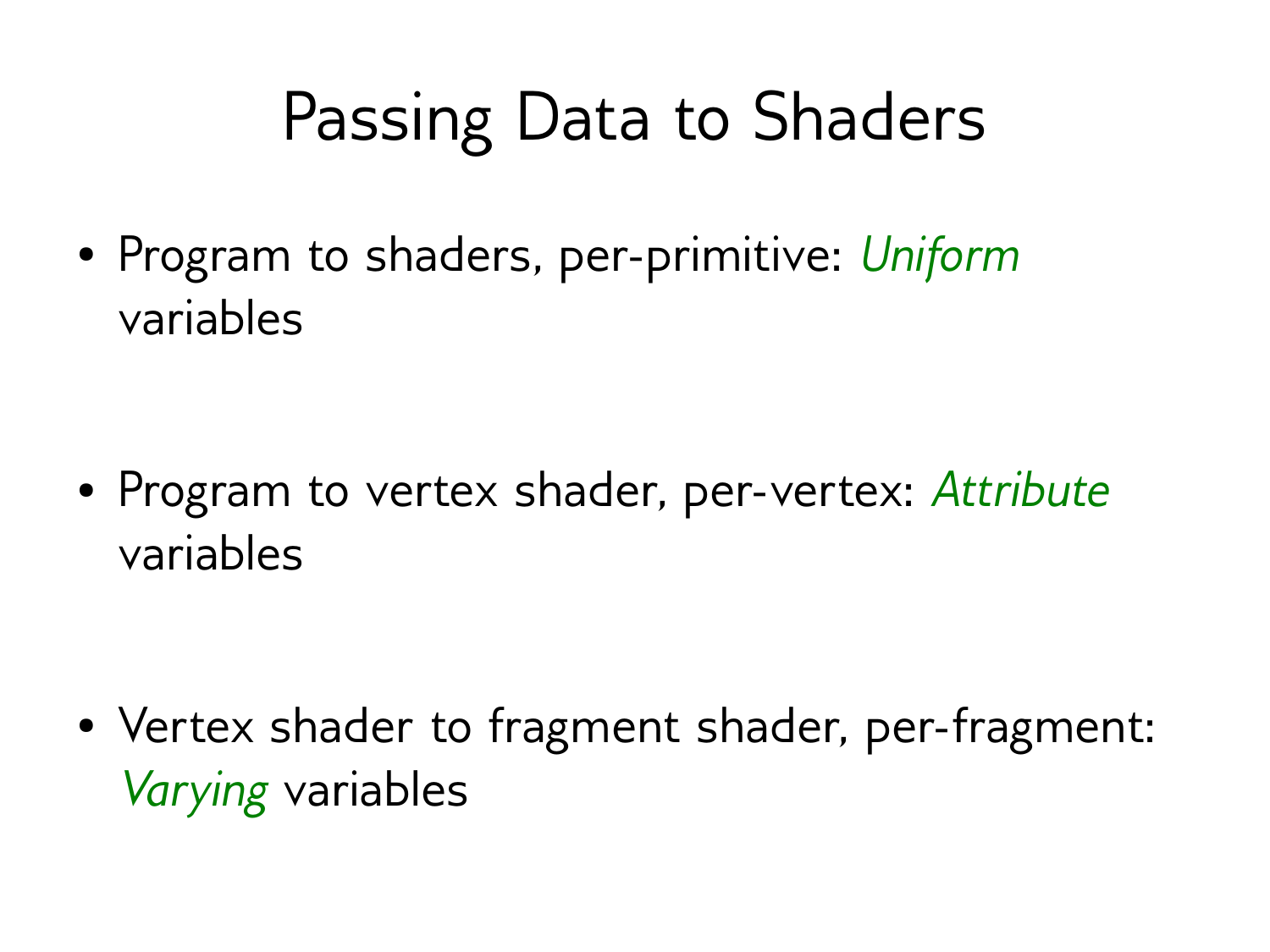#### Uniform Variables

- *Uniforms* are variables set by the program that can be changed at runtime, but are constant across each execution of the shader
- Set at most once per primitive (glBegin/glEnd block)

```
// Predefined by OpenGL
uniform mat4 gl_ModelViewMatrix;
uniform mat4 gl ProjectionMatrix;
uniform mat4 gl_NormalMatrix;
```

```
// User-defined
uniform float time;
```
…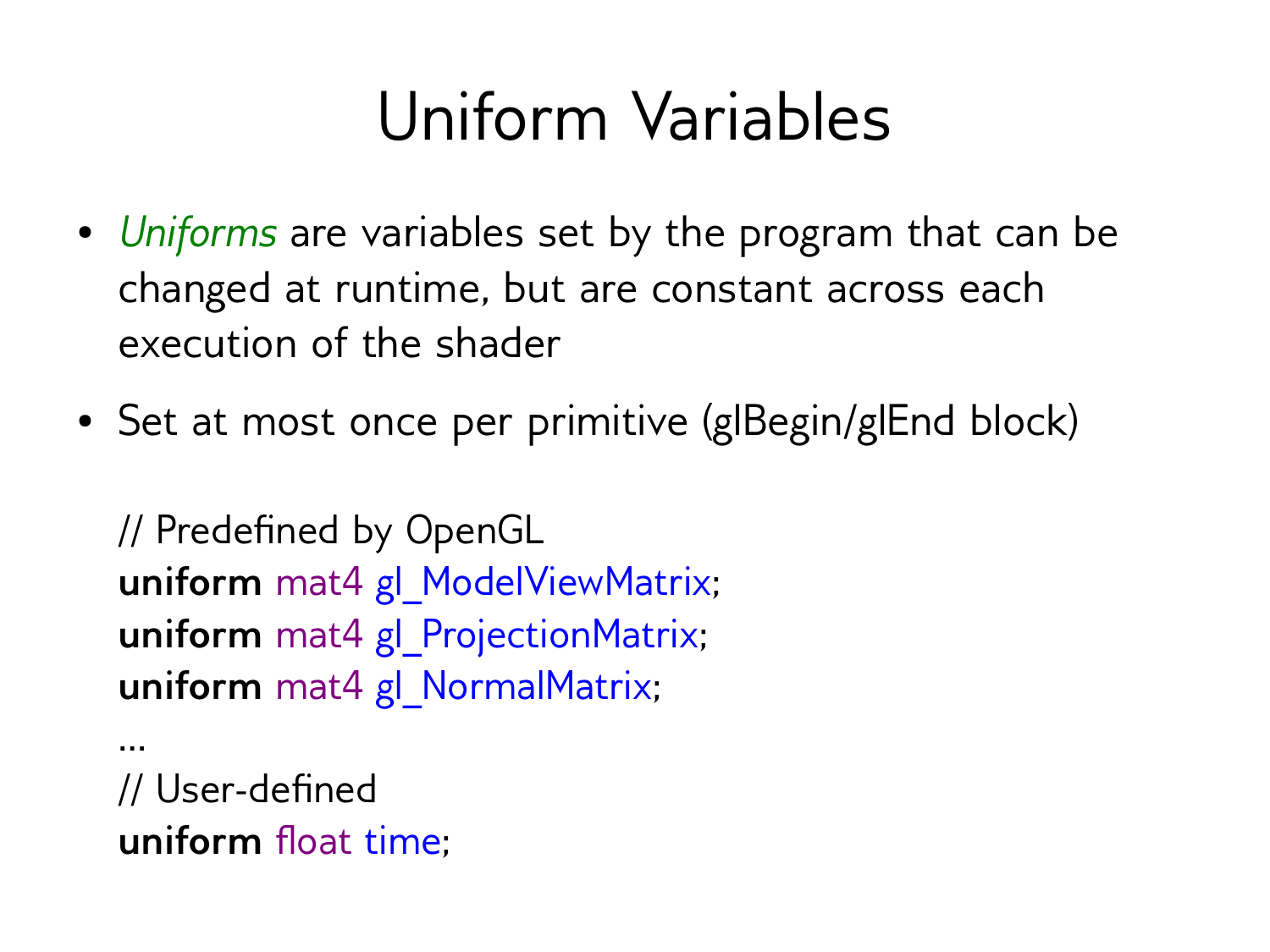#### Attribute Variables

- *Attributes* are vertex properties
- Set at most once per vertex
- Inputs to vertex shader

```
// Predefined by OpenGL
attribute vec4 gl Color;
attribute vec3 gl Normal;
attribute vec4 gl MultiTexCoord0;
```

```
// User-defined
attribute float vtxLabel;
```
…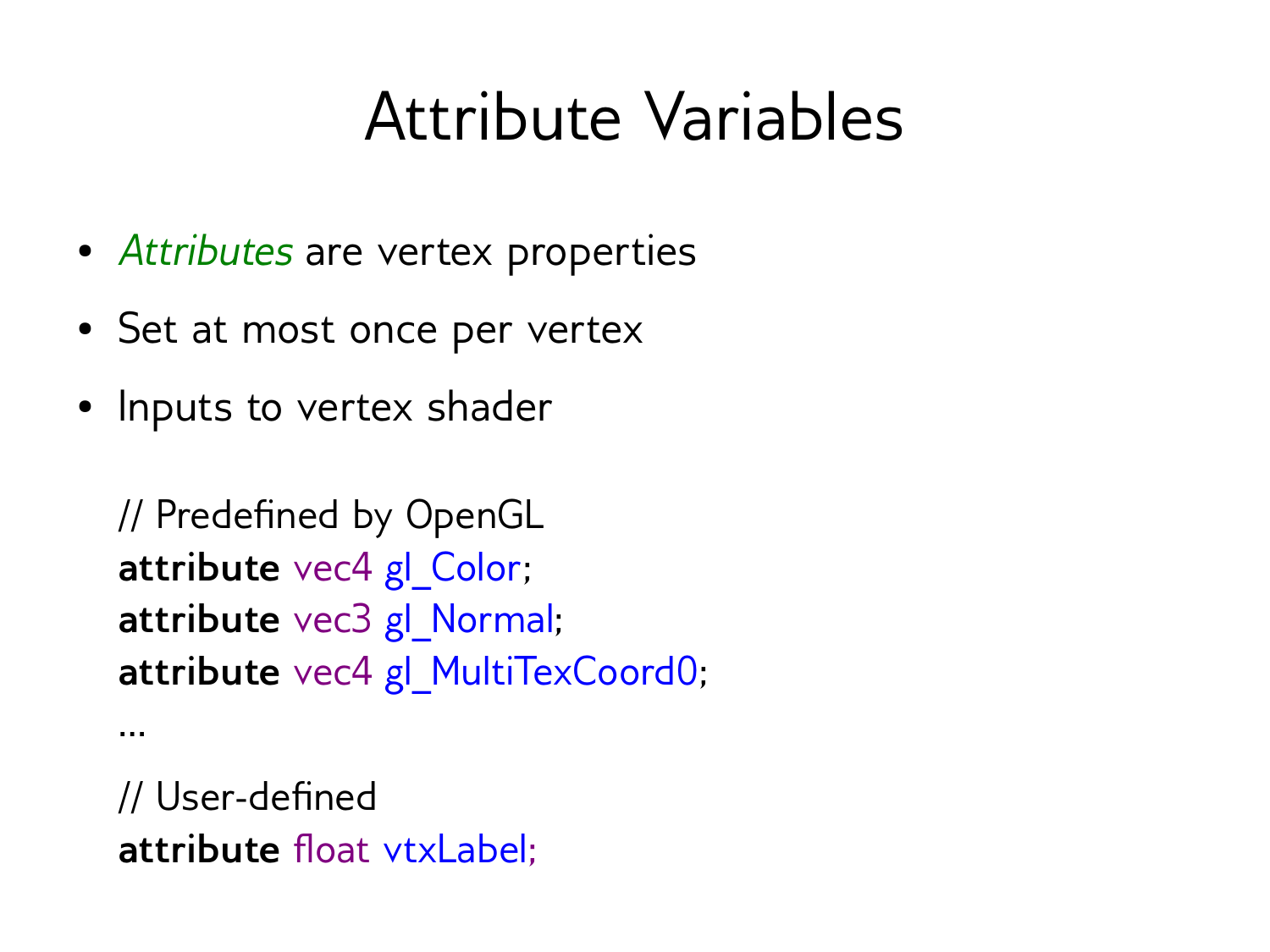## Varying Variables

- *Varying* variables are outputs of vertex shader
- Interpolated across primitive for values at fragments

// Predefined by OpenGL **varying** vec4 {gl\_FrontColor, gl\_BackColor} (in vertex shader)  $\rightarrow$  gl Color (in fragment shader) **varying** vec4 gl\_TexCoord[*n*];

…

// User-defined (declare in both vertex and fragment shaders) **varying** float height;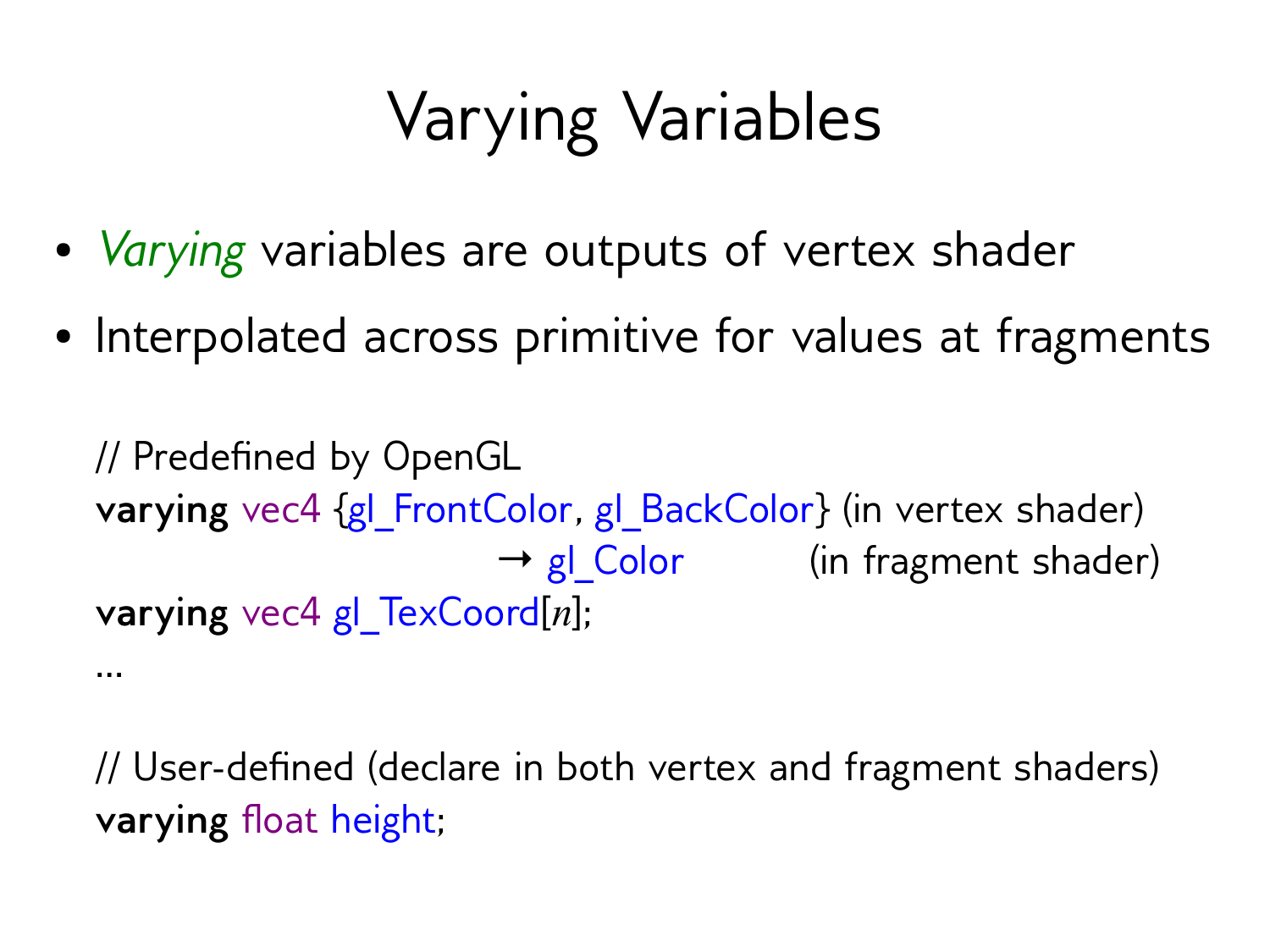## Example

}<br>]

**– shader.vert –**

**uniform** float time; **attribute** float vtxLabel; **varying** float height;

```
void main()
\{gl Position = ftransform();
   height = foo(vtxLabel, time);
}
```

```
– shader.frag –
```
**uniform** vec4 lightColor;

// Interpolated from vertices **varying** float height;

```
void main()
{
   gl FragColor = bar(height, lightColor);
```
Input **I** Output